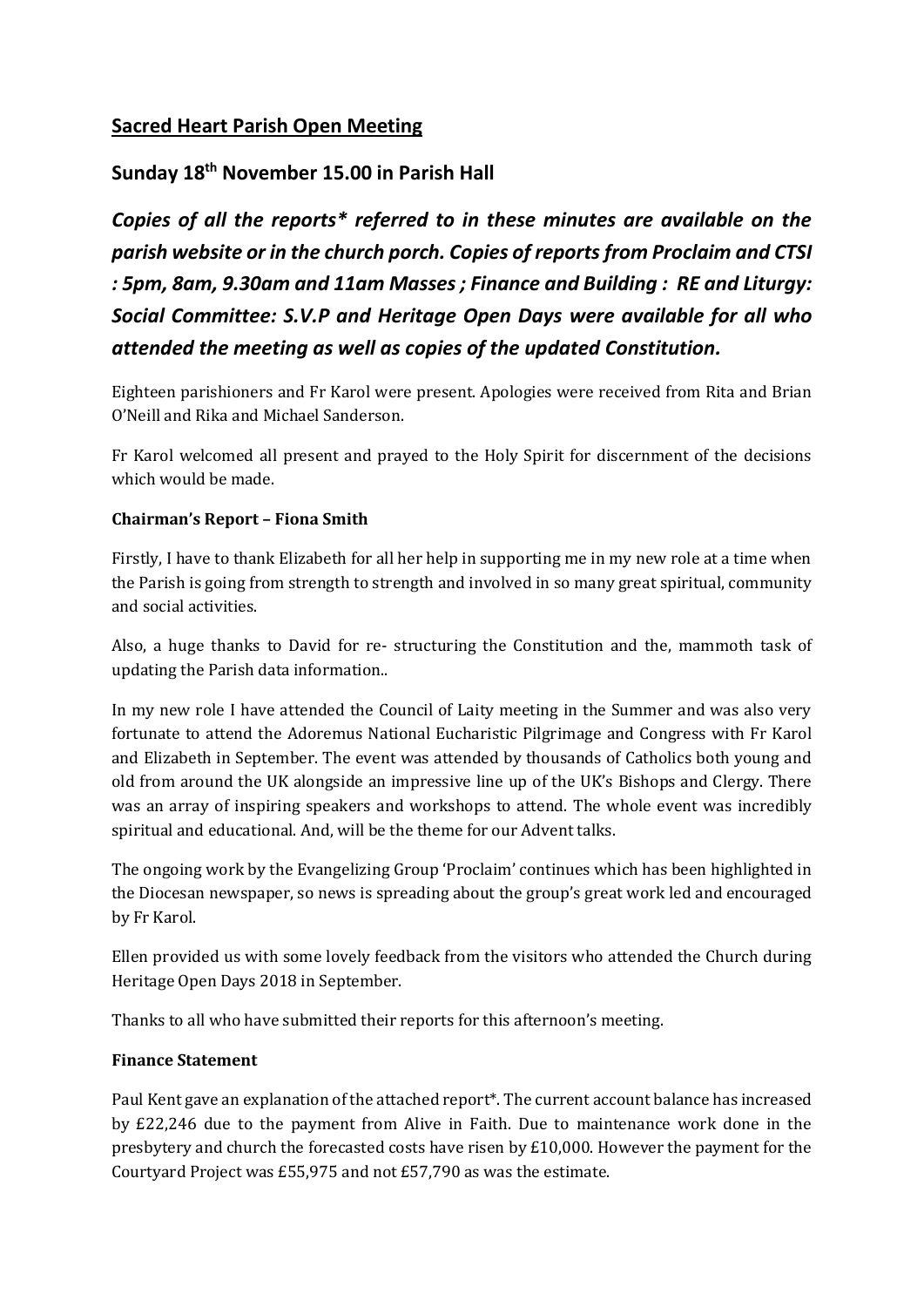Diocesan Levies of £8, 276 are due in January 2019 leaving a final accounts balance of £52,700.

### **PSC Constitution**

The Parish Steering Committee had recently agreed to a review of the Constitution\* as there were a few anomalies that needed to be corrected. As the document was due to be reviewed in 2019 (done every 5 years) it was considered an opportune time for the review. David Kerr had completed the review which was presented and approved by the members of the PSC at the meeting on 5th November. However this decision has to be ratified at an Open meeting by at least 75% of those present. The amended Constitution was accepted unanimously.

#### **Community Life**

At their last meeting the members of the Parish Steering Committee invited Michal Wojcik to give a short report\* on the Polish Community in our parish as Michal is the Polish representative on the PSC. Michal thanked everyone for including us in the parish activities. He said for many Polish parishioners it feels like home as they can worship in their own language and the singing with a friendly atmosphere. Mass is celebrated in Polish on every Sunday, previously it was just Christmas and Easter, making an increase in parish numbers. Bishop Alan Hopes encouraged Fr Karol to celebrate Mass every week in Polish and he has also instigated a Mass in Romanian once a month at OLEM.

#### **Proclaim and CTSI**

David Kerr gave a short report\* on the progress of the parish Proclaim group in which he included an update on CTSI – Churches Together in St Ives which is the ecumenical dimension of our Proclaim outreach.

Parishioners in the Proclaim Group had made four "door to door" excursions in August, September, October and November while others stayed behind to pray before the Blessed Sacrament. Information on these visits is available in the Diocesan newspapers and on the website.

## **CTSI**

Fr Karol made an excellent start as Chairman of Churches Together at the meeting on  $12<sup>th</sup>$ November. Sacred Heart Parish now has full representation with three lay persons and of course Fr Karol.

Main events for 2019 are:

January 8th Next meeting at Sacred Heart Hall

January 18<sup>th</sup> to 25<sup>th</sup> Octave of Prayer for Christian Unity, united Service at 4pm in Christian Fellowship Church.

March 8th at 11am World Day of Prayer at Sacred Heart Church.

April 19th Good Friday Procession to be written by Fr Karol and led by him through the town.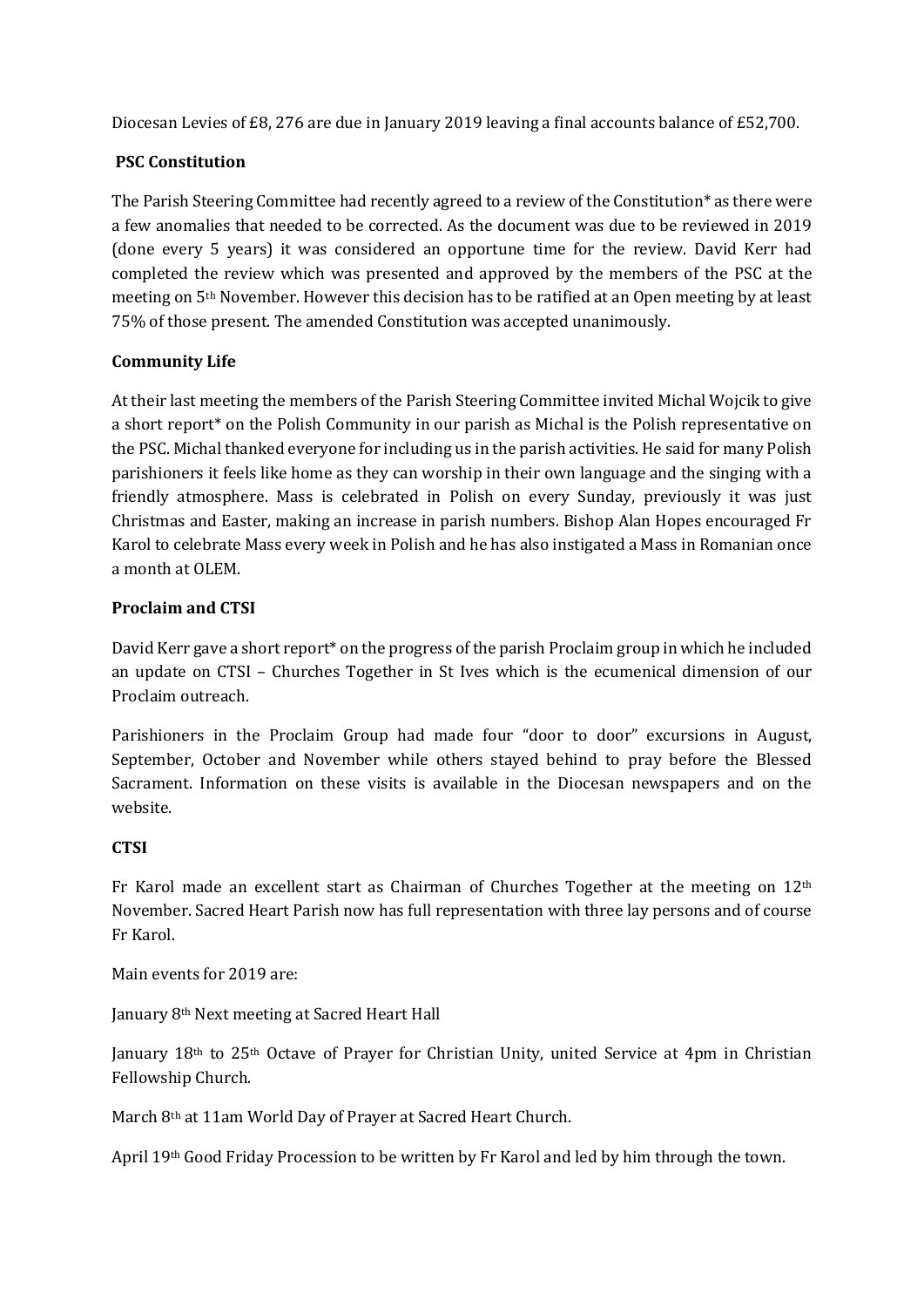#### **RE and Liturgy Report\***

Elizabeth announced two amendments to her report. First Communion class numbers had risen to 36. The date of the Children's Nativity Play has been decided as December  $23<sup>rd</sup>$  at 3pm.

#### **Fr Karol's Report**

Brother Jarek who was in our parish for a few months decided to seek a leave of absence from the La Salette Order for four months until the end of November so he is no longer serving in our parish. There will be a visit from the Provincial in early December.

Mass attendance has risen from 300 to 400 over the last year making an increase in the number of weddings and Baptisms.

The presbytery now has two ensuite bedrooms and the other bedroom adjoins the bathroom. The parish hall needs refurbishing and some of the kitchen appliances need to be replaced.

A new Sound System will be installed on 29th November with new microphones and speakers and it will have an automatic mixer. The Loop system will also be replaced to conform with new regulations. The inclusive price for all of this work is £2000.

Fr Karol's, parish car is now 11 years old and need to be replaced which it is hoped will happen in the near future.

Fr Stanislaus will be the supply priest to cover Fr Karol's holidays in the summer but he will also come to assist at Christmas. A religious house has been formed from St Ives and Peterborough parishes. Fr Peter has left Peterborough to move to Illinois, USA leaving Fr Adam, the house superior, and Fr Valdi. Fr Edward is the superior of the La Salette house covering Dagenham and Rainham and Fr Slovak is superior of Harlow and Goodmayes.

A volunteer is required to train the altar servers on a regular basis. If a suitable parishioner could be found they may act as MC as well.

There is no youth representative on the PSC as there is a vacancy for an 18 to 25 year old and if someone could be found it may mean that a Youth Group could be started again if a suitably trained leader was available.

Fiona's daughter is keen to start a parents' and toddlers group in the parish. It is suggested that Beccy consult the Parish Diary to ascertain when the hall is available.

Alive in Faith has been a successful initiative but now needs an input of more parishioners to join as some of the previous ones have died or withdrawn their pledges.

Fr Karol has been in discussion with some of the presbytery neighbours over the pruning of the trees. It has been agreed that the trees are their property but we will pay half of the maintenance fee. Some areas of the garden fence is in disrepair and needs replacing. The front steps and porch area of the presbytery require repair and a handrail needs to be installed for use of less able parishioners.

Fr Simon Blakesley, the chairman of the Marriage Tribunal and now PP at St Laurence's Cambridge has offered to come and give a talk for those in irregular marriage situations. It was suggested that it would be best in January, February or March with a time to be decided.